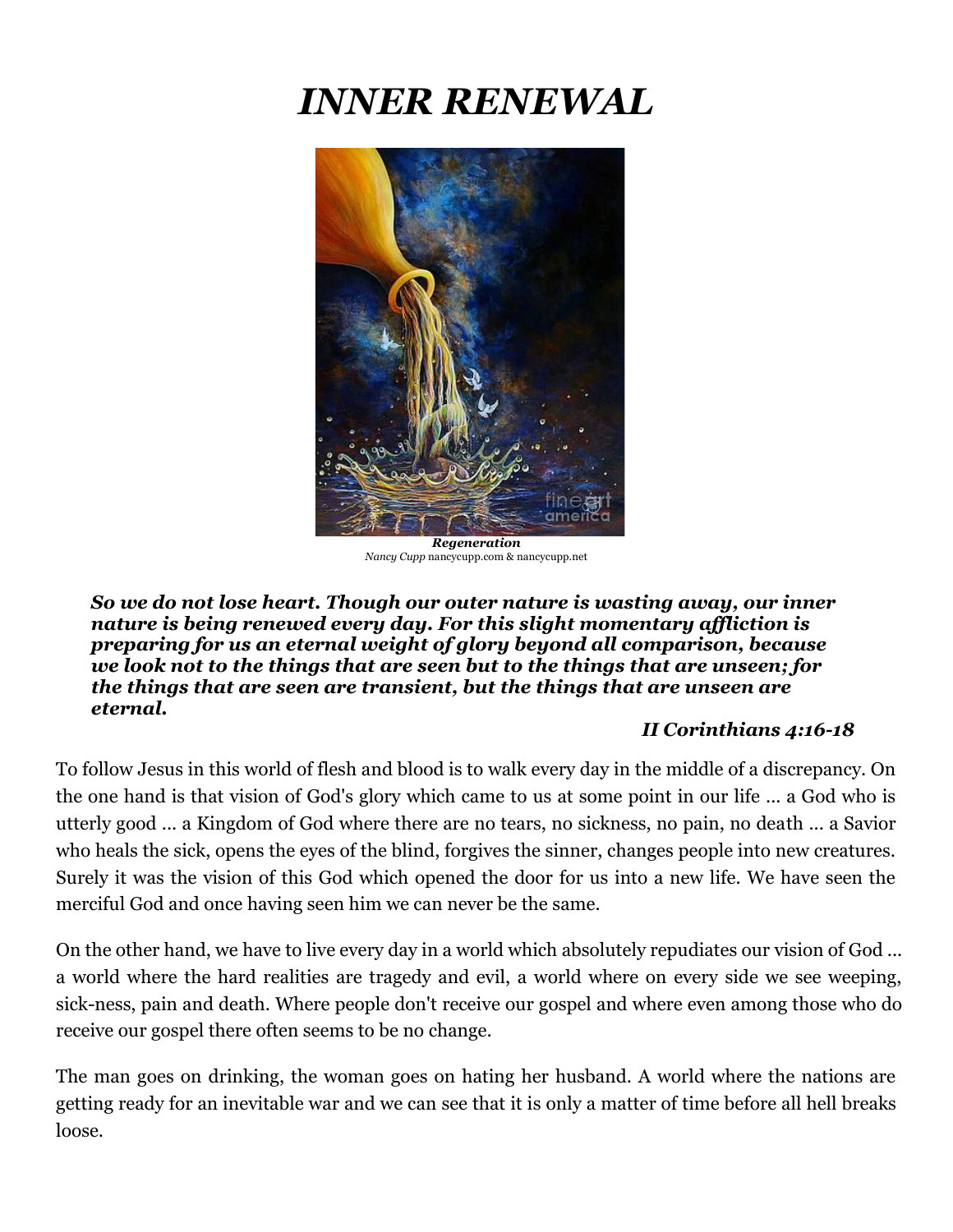Here's the vision of God ...

Here's the anti-God reality of daily life.

The trick is to keep the vision clear, keep our feet on the ground with real living in this real world, and still keep our sanity.

## *"Behold, I send you out as sheep in the midst of wolves; so be wise as serpents and innocent as doves..."*

## *Matthew 10:16*

*"For many will come in my name, saying, I am the Christ, and they will lead many astray. And you will hear of wars and rumors of wars; see that you are not alarmed; for this must take place, but the end is not yet."* 

## *Matthew 24:5-6*

Consider what happens to many believers as they experience this tension between their vision of God and the anti-God realities of daily life. It is like having two giants, each pulling on one of your arms until you feel as though you're going to be torn apart. And the temptation is to try to back away from one or the other.

There are those who try to eliminate the tension by scaling down their vision of God. "How can I serve a merciful God in an unmerciful world?" "How can I live by his Spirit of giving when the world is cheating me and taking from me at every turn?" So they lower their sights to a vision of a God who is very mild and very weak ... to a Jesus who contents himself with patting little children on the head and posing for religious pictures.

*And when you scale down your vision of God, you end up with a lukewarm life*. Numberless people who started out as burning and shining lights have settled for the lukewarm routine of a little bit of church, a little bit of prayer, and a life without strain or risk or pain, which is also a life without joy and without lasting fruit.

There are those who become alarmed and give up the vision comp-letely. "You will hear of wars and rumors of wars – see that you're not alarmed." When believers become alarmed they panic and run from the vision. "I must have made a mistake. Perhaps I only imagined that I saw the glory of God."

*And when they let go of the vision*, *despair sets in*. Soon their minds are engulfed by the absurdity of life and they spend the rest of their days lying on the bottom of an ocean of cynicism, like sunken ships.

Then there are those who try to preserve their vision of God by running away from the world. Whether we find a quiet cabin on a lake a hundred miles from the nearest town, or whether we bury our heads in "Christian sand" and withdraw from everything that seems to be of the world – only listen to Christian radio, Christian T.V., read Christian books, (never talk to anybody at work but Christians and one or two red-hot prospects) – we're running away.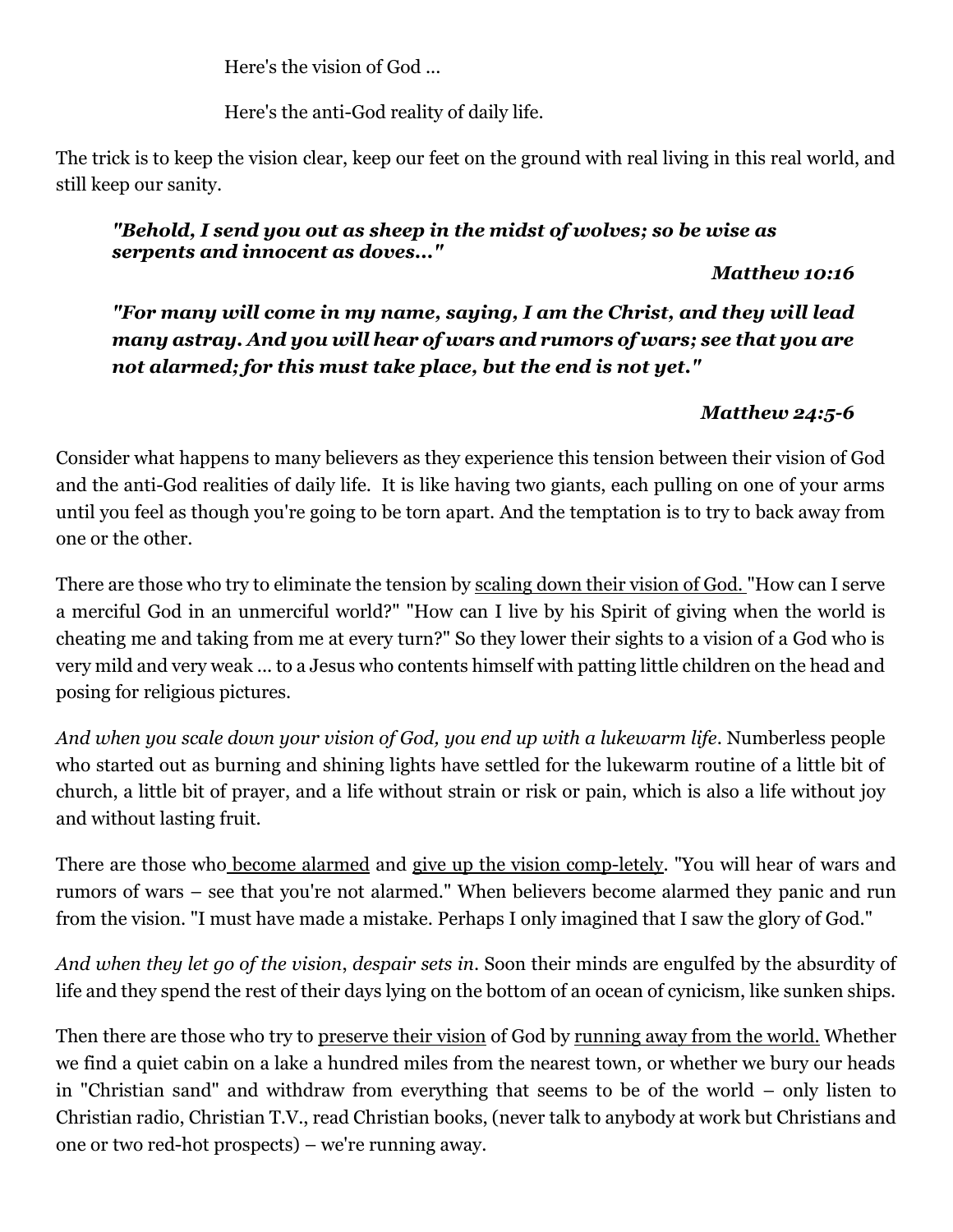Soon *our vision of God,* far from being preserved, *begins to shrivel* until the God we serve turns out to be as unreal and demonic as all the idols of Babylon.

#### *"I do not pray that thou shouldst take them out of the world, but that thou shouldst keep them from the evil one ... As thou didst send me into the world, so I have sent them into the world."*

*John 17:15, 18*

But there are believers who keep their vision of God right in the middle of all the turmoil and they don't wear out or become bitter, or stale, or stagnant.

They live every day in this tension between their vision of God and the anti-God pressures of this world and become stronger and fresher and keener all the time. How do they do it? They are renewed by God! In the midst of the strain, pressure, and tension which they experience every day, they have found the Sabbath Rest.

## *"Come to me, all who labor and are heavy laden, and I will give you rest."*

 *Matthew 11:28* 

That's what Jesus is talking about –



**– inner rest, inner renewal.** 

**Let it Flow** Nancy Cupp

Living water that keeps you fresh for the raging battle.

We cannot afford to compromise our vision of God; it's the most precious thing we have. That vision needs to get brighter with every year that passes because that vision of God, shining from the face of Jesus, is our life.

Nor can we afford to withdraw from the world. God put us in this world. Jesus has sent us out into this sea of troubled human life to proclaim his gospel, to call souls into his kingdom. We need to be out in this crazy world with our eyes open and our hearts on fire.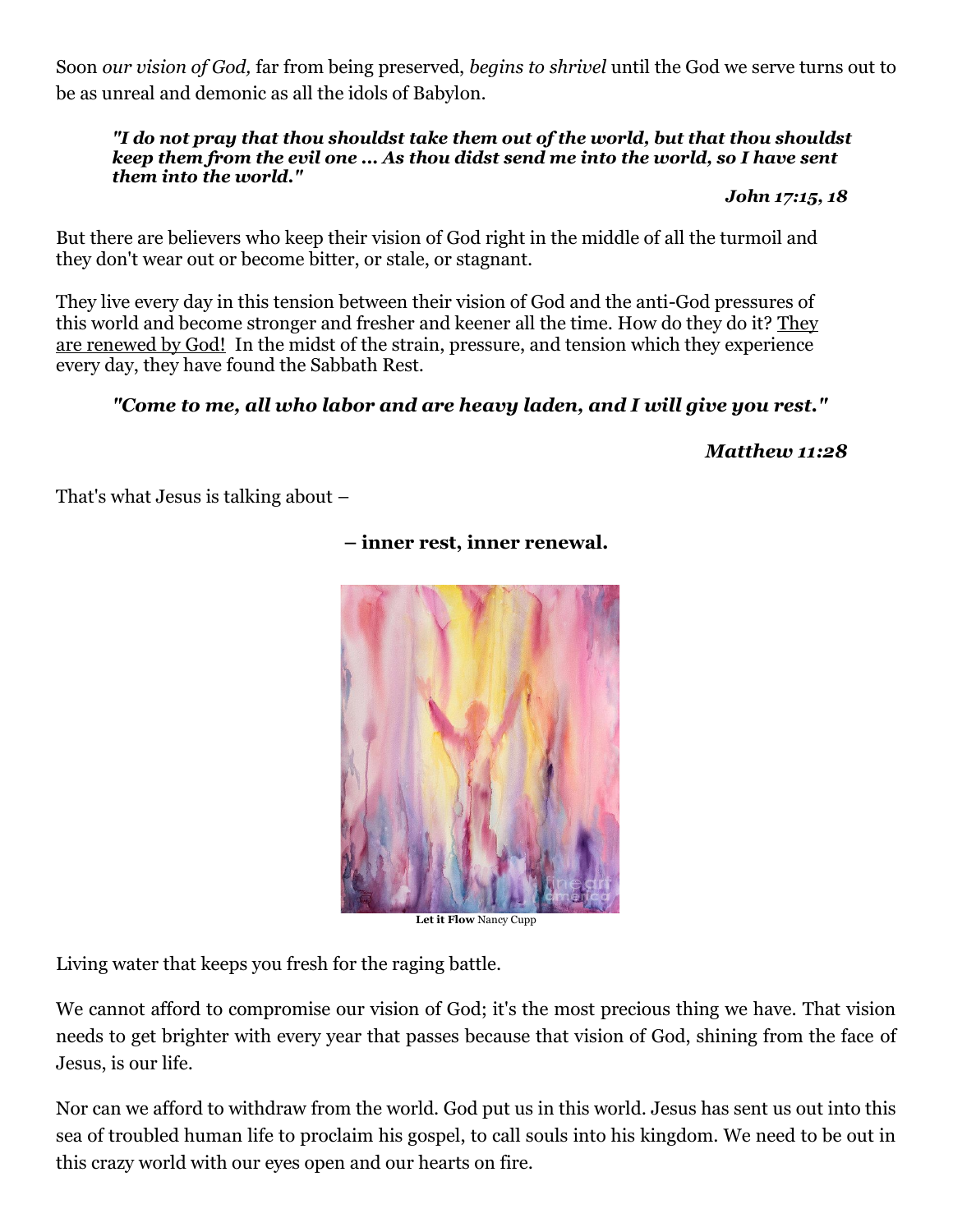But to keep the vision and continue our labor in this world we need to be renewed by God himself. He promises to do it if we will but make ourselves available.

## **God himself will give us an inner renewal.**

## *"So we do not lose heart. Though our outer nature is wasting away, our inner nature is being renewed every day."*

*II Corinthians 4:16*

Paul was getting older when he wrote this. He experienced the bodily changes that age brings to all humans. But the inner Paul was younger than ever.

*"That according to the riches of his glory he may grant you to be strengthened with might through his Spirit in the inner man, and that Christ may dwell in your hearts ... that you may be filled (inwardly) with all the fullness of God."* 

*Ephesians 3:16-19*

*"Behold, thou desirest truth in the inward parts; and in the hidden part thou shalt make me to know wisdom."....*

*"Create in me a clean heart, 0 God; and renew a right spirit within me."* 

*Psalm 51:6,10*

*"Give for alms those things which are within..."*

*Luke 11:41* 

God renews us from the inside out. Don't worry about the outside.

Give him the inside and watch the change that will come over your whole life.

## **God himself will give us a daily renewal.**

*"So we do not lose heart. Though our outer nature is wasting away, our inner nature is being renewed .... every day."*

**Out of the Ashes** Nancy Cupp

This isn't a once-a-year thing or even once-a-week. It's a daily thing. Just as our bodies are renewed with sleep – daily, and our strength is renewed with food – daily, so our vision of God is renewed daily.

0f course, there is a need for us to make ourselves available to him daily. How can God renew me if I don't take the time for this? If I'm going to expect God to renew me inwardly as I do my daily work and drive down the freeway I'm going to take some time, daily, to hold still before him. Jesus, the incarnate Son, found this necessary; so did the apostles. Holding still before God in prayer is not a luxury, nor is it a religious chore. It is a *wonderful necessity.*

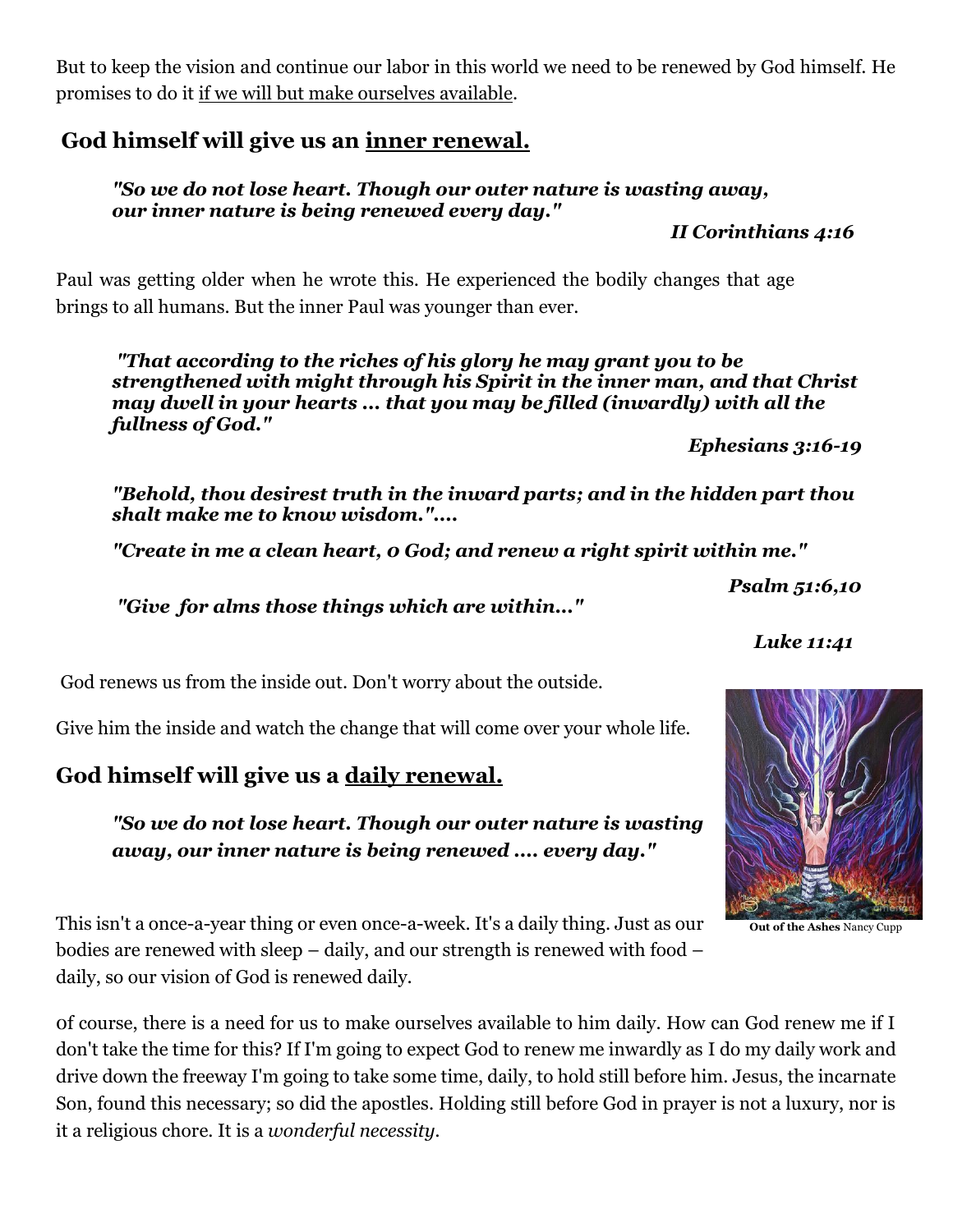## **God himself will give us a renewal of the mind.**

## *"Do not be conformed to this world but be trans-formed by the renewal of your mind, that you may prove what is the will of God, what is good and acceptable and perfect."*

### *Romans 12:2*

The mind is the place where we imagine, weigh, consider, decide – if it is not the dwelling place of God it becomes the dwelling place of Satan, the habitation of lies. If it is not constantly renewed in God it soon becomes home base for weird thoughts, suspicions, lusts, fantasies that are the very atmosphere of the world.

## *"Do not be conformed to this world, but be transformed by the renewal of your mind..."*

So if we open our mind to him, God puts his word into it – his life.

He gives us thoughts to think, mental visions to behold, that cleanse us, refresh us, draw us afresh into the reality of his kingdom. God himself will give us a renewal of all our powers.

> *He gives power to the faint, and to him who has no might he increases strength.*

> > *Even youths shall faint and be weary, and young man shall fall exhausted;*

*But they who wait for the Lard, shall renew their strength,*

*they shall mount up with wings like eagles,*

*They shall run and not be weary, they shall walk and not faint.*

## *Isaiah 40:29-31*

How many times we go to prayer in a state of actual physical weak-ness and come out strong. How many times we lie down at night drained of strength even to think of that obstacle we have to face the next day. In the morning we rise renewed – by sleep to be sure – but by sleep in which God restored our strength on every front.

We have brothers and sisters in prison camps who know much more about this than we do. While others around them, with much more stamina faint with weariness, they mount up on wings like eagles.

They don't just survive, they burn with holy light! And in our relatively safe situation, needs press upon us from all sides which will also exhaust us, unless our powers are renewed by God. And we soon find that the most important function of our lives is not eating, or sleeping, or even ministering to the world, but inwardly waiting on God in whatever we're doing. Ministering to him with our hearts while we work, while we rest, even while we sleep.